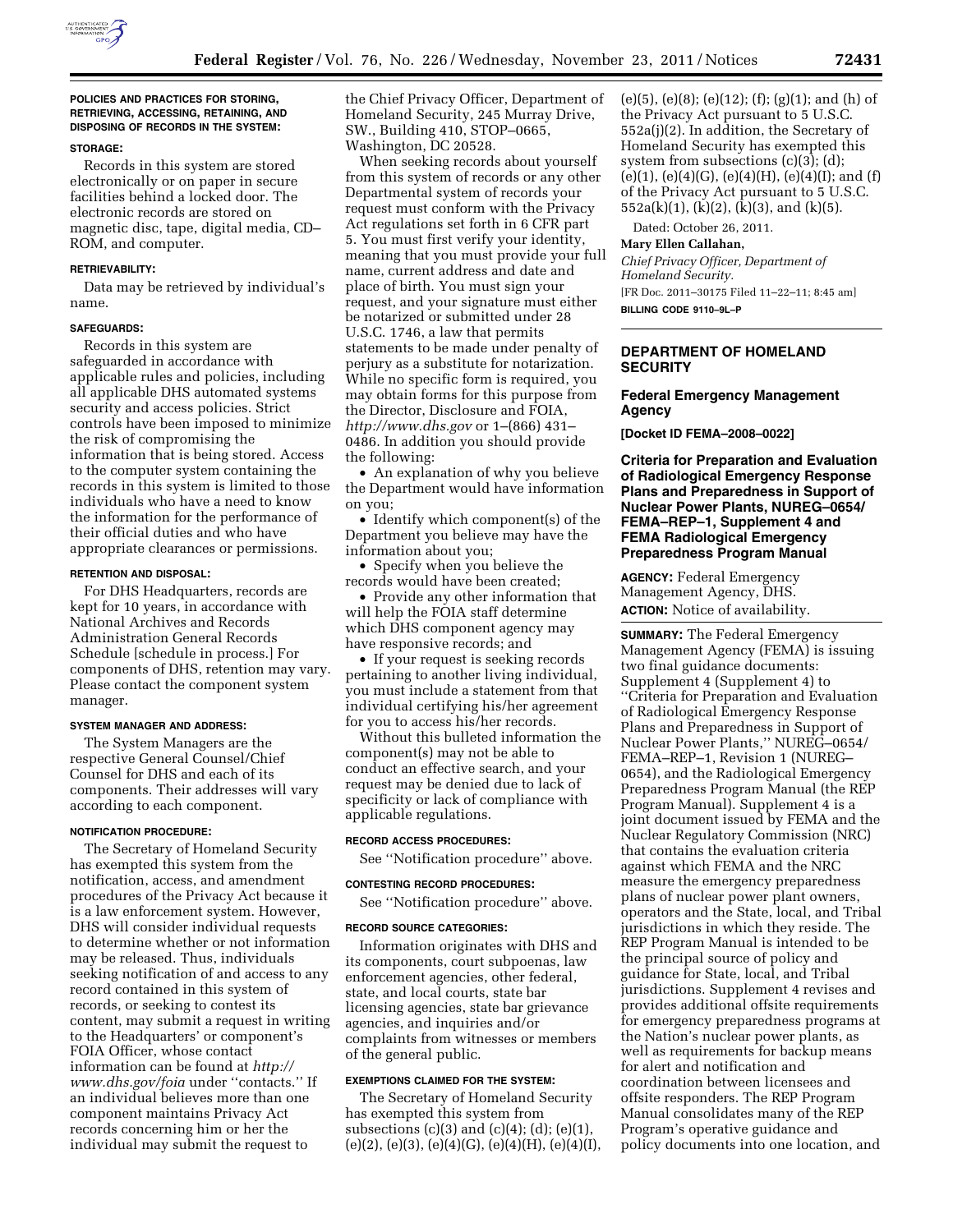provides additional guidance on Supplement 4 criteria. FEMA is also providing the public comment adjudication matrix for the REP Program Manual and Supplement 4.

**DATES:** Supplement 4 and the REP Program Manual are effective December 23, 2011.

**ADDRESSES:** Supplement 4, the REP Program Manual, and the public comment adjudication matrix are available online at *[www.regulations.gov](http://www.regulations.gov)*  under docket ID FEMA–2008–0022. You may also view hard copies of these documents at the Office of Chief Counsel, Federal Emergency Management Agency, Room 835, 500 C Street SW., Washington, DC 20472.

### **FOR FURTHER INFORMATION CONTACT:**

Craig Fiore, Policy, Regulations and Training Section Chief, Radiological Emergency Preparedness Branch, Technological Hazards Division, Protection and National Preparedness, National Preparedness Directorate, *[craig.fiore@dhs.gov,](mailto:craig.fiore@dhs.gov)* (703) 605–4218. **SUPPLEMENTARY INFORMATION:** FEMA is issuing Supplement 4 and the REP Program Manual for implementation. These documents conform to changes in the NRC's emergency preparedness regulations, which are also effective December 23, 2011 and published in the **Federal Register**. The docket for the NRC rulemaking, *Enhancements to Emergency Preparedness Regulations,*  RIN 3150–AI10, can be viewed on *[www.regulations.gov](http://www.regulations.gov)* under Docket ID NRC–2008–0122.

FEMA published a notice of availability for the REP Program Manual and Supplement 4 on May 18, 2009, at 74 FR 23198. The original comment period was scheduled to conclude on August 3, 2009. After the May 18, 2009 publication of the notice of availability, FEMA and the NRC received several comments requesting that the period be extended beyond the original 75-day comment period. These requests suggested a range of more appropriate comment periods, lasting from 150 to 180 days. Various organizations cited the voluminous material put forth by the agencies for comment.

Because the proposed regulatory amendments and guidance documents cover many legal, regulatory, and policy matters that may require a time consuming review by licensees and their offsite counterparts, FEMA and the NRC determined that it was in the interest of all parties to extend the comment period to October 19, 2009. (74 FR 27557, June 10, 2009).

From June 2 through June 23, 2009, FEMA and the NRC jointly hosted a series of public meetings in various

cities throughout the country. (74 FR 26418, June 2, 2009).

### **Supplement 4**

As part of the domestic licensing of commercial nuclear power plants (NPPs), FEMA and the NRC evaluate emergency preparedness activities at these facilities. Preparedness activities for a radiological incident at an NPP are an essential part of planning and preparing for communities that could be affected by an incident at the facility. FEMA's role is to review and provide findings to the NRC on planning and preparedness activities of State, local, and Tribal governments, licensee emergency response organizations, if applicable, and other supporting organizations (collectively referred to as Offsite Response Organizations or OROs). FEMA performs this activity before the NRC issues a license to operate a NPP, as well as provides ongoing certifications that planning and preparedness efforts are effective and consistent with relevant regulatory guidelines. The NRC evaluates applicants for NPP site permits, construction permits, and operating licenses. As a part of that evaluation, the NRC reviews the licensees' emergency plans and preparedness efforts.

NPP licensees and OROs must show that they have plans in place that provide a reasonable assurance that adequate protective measures will be taken to protect public health and safety in the event of an incident at an NPP. FEMA evaluates the adequacy of the offsite plans and capabilities through the 16 planning standards that are contained in FEMA regulations at 44 CFR 350.5 and NRC regulations at 10 CFR part 50.

The NRC and FEMA have also developed a number of evaluation criteria that the agencies use to determine compliance with each of the 16 planning standards. Those evaluation criteria are contained in NUREG–0654 which is referred to in FEMA's regulations at 44 CFR 350.5, as well as in NRC regulations at 10 CFR part 50.

Supplement 4 provides additional guidance for the development, review, and evaluation of offsite radiological emergency response planning and preparedness surrounding the Nation's commercial NPPs. It addresses four emerging issues: (1) Aligning the offsite REP Program with national preparedness initiatives under Homeland Security Presidential Directives (HSPD) 5 and Presidential Policy Directive (PPD) 8; (2) preparing for and responding to hostile actionbased (HAB) incidents at NPPs; (3) enhancing scenario realism and

reducing negative training and preconditioned responses of exercise participants; and (4) ensuring backup means are in place for alert and notification systems. In addition, Supplement 4 revises and adds evaluation criteria and revises Appendix 3 of NUREG–0654. Although licensees and applicants may consult Supplement 4 for informational purposes, this supplement provides guidance to OROs with respect to preparing offsite plans and conducting exercises in a manner that will be found acceptable to FEMA and the NRC. Any requirements and guidance for licensees and applicants on the issues addressed in Supplement 4 are contained in NRC regulations in 10 CFR part 50 and NRC NSIR/DPR–ISG–01, Interim Staff Guidance, Emergency Planning for Nuclear Power Plants, respectively.

#### **The REP Program Manual**

The REP Program Manual provides guidance that interprets the planning standards and evaluation criteria contained in NUREG–0654 and 44 CFR part 350. This guidance provides additional detail to OROs in the vicinity of commercial NPPs on what FEMA expects OROs to include in their radiological emergency response plans. This manual also provides the assessment criteria that FEMA uses to evaluate the ability of the ORO communities to implement radiological emergency response plans. Lastly, this manual provides additional information and guidance to aid FEMA staff and OROs in performing the various functions under the REP Program (*e.g.,*  checklists, templates, references, *etc.*).

In August 2002, FEMA released an Interim REP Program Manual for use by OROs, nuclear power plant licensees, FEMA Regional staff, the NRC, and other stakeholders in developing plans or assessing planning and preparedness in communities surrounding the Nation's NPPs. In updating the 2002 Interim REP Program Manual, FEMA made important changes to both the language and the substance of the document. First, FEMA conducted a ''plain English'' review to produce a more easily understandable document by considering the audience's needs and avoiding unnecessary words, jargon, technical terms, and long and ambiguous sentences. Second, the new REP Program Manual provides guidance on the integration of contemporary national preparedness terms and concepts found in the National Incident Management System (NIMS)/Incident Command System (ICS) and the National Exercise Program, Homeland Security Exercise Evaluation Program